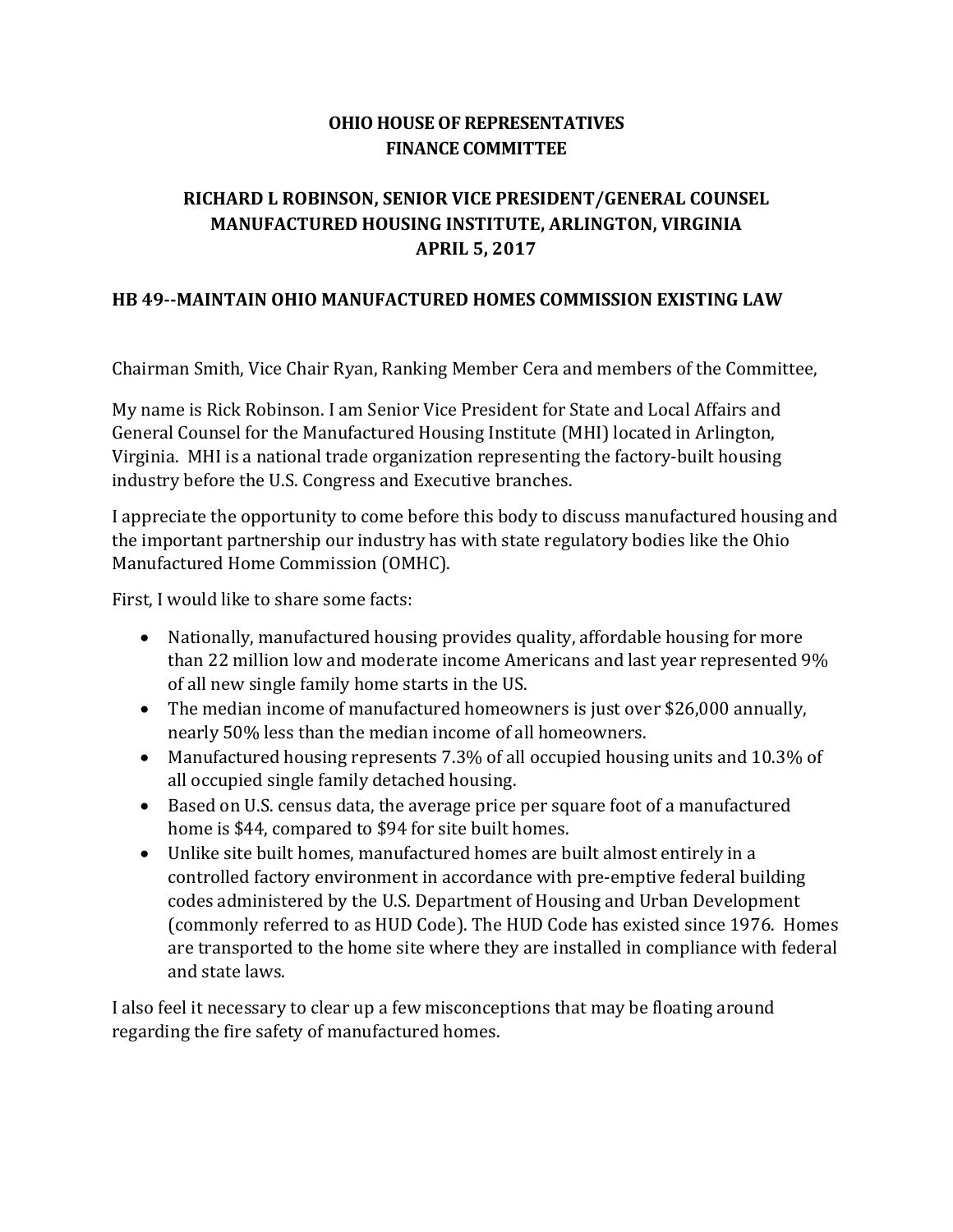Elements of the HUD Code have led the way for not just manufactured homes but for fire safety involving all site built single family residential homes. In fact, the HUD Code was the first of its kind to require smoke alarms.

In many cases, the HUD Code is more restrictive than other building codes. For instance, methods of egress standards are much more restrictive for manufactured homes than the International Residential Code (IRC) adopted by most localities. The HUD Code also has more stringent flame spread requirements in many of the construction materials used in manufactured homes.

The use of the HUD Code has revolutionized safety in manufactured homes and should not be confused with the older "mobile homes" and trailers which lacked appropriate fire standards prior to 1976.

Building to the HUD Code has paid off for consumers. A 2013 Study by the National Fire Protection Association (NFPA) indicated the manufactured homes fire safety code is more stringent than the code for all other homes built on site. NFPA indicated today's manufactured homes have 38-44% less fires and lower civilian fire injuries than site built homes per 100,000 people. No local or state agency or the MH Commission has any authority over fire codes in manufactured homes because the fire safety code is federally pre-empted by HUD (U.S. Department of Housing and Urban Development).

It is interesting that the Ohio Fire Chiefs' Association has engaged on this topic and references a program that does not exist. A simple Google search for the Housing Safety Equality Initiative included in their letter to you last week yields no results for a program, including on their own website. The State Fire Marshall's office did not include a mention of the program in his Spring 2017 newsletter. Perhaps this is to be a new initiative launched by the State Fire Marshall, who we salute as a longtime public servant and first responder and wish him well in his upcoming retirement.

State Fire Marshall Flowers as a former legislator and former firefighter voted and more importantly co-sponsored the bill (SB 102, 125<sup>th</sup> GA) to create the Ohio Manufactured Homes Commission. The HUD fire safety standards which have been in place since 1976 were not raised as concerns regarding the safety of manufactured homes at the time the Commission legislation was enacted. If such was a concern it is likely then-Representative Flowers would have heard from his former colleagues and be urged not to support or add his name to the bill?

As to the provisions of this bill, MHI's national role has given us perspective on how state governments organize and implement regulations for manufactured homes. Ohio is one of the very few states that have consolidated regulations under one roof. The Ohio Manufactured Homes Commission is often highlighted nationally as a model program for